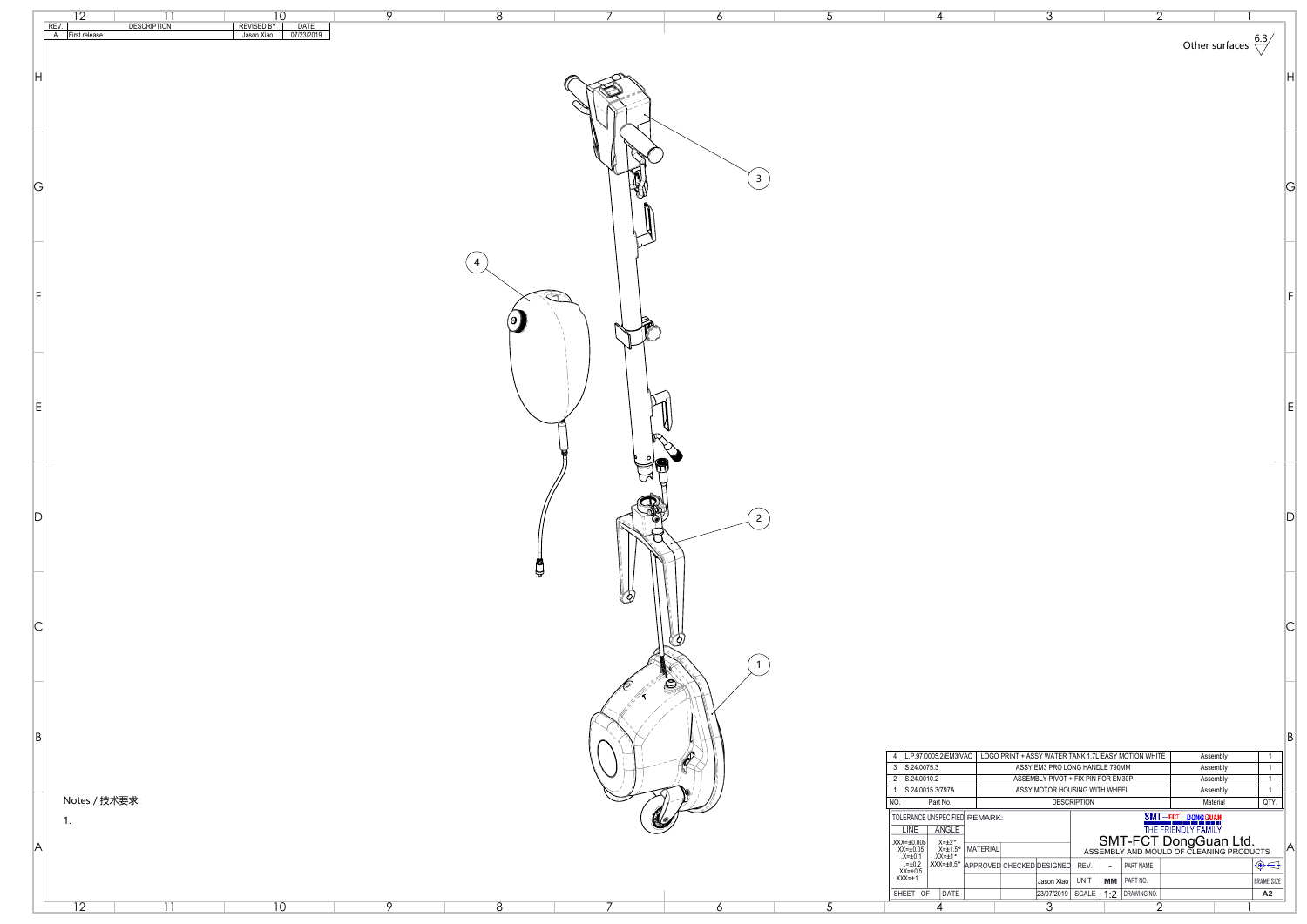| 39                            | 97.2018.1                                                    |                 |                                        | NYLON CAP NUT M5 BLACK             |                     |    |                                       | PA <sub>6</sub>                                                            |                   | Η            |
|-------------------------------|--------------------------------------------------------------|-----------------|----------------------------------------|------------------------------------|---------------------|----|---------------------------------------|----------------------------------------------------------------------------|-------------------|--------------|
| 38                            | 00.0195.0                                                    |                 |                                        | NUT M5 STAINLESS STEEL             |                     |    |                                       | <b>SS</b>                                                                  |                   |              |
| 37                            | 97.0002.797                                                  |                 |                                        | <b>HOLDER WATERTANK EASY SCRUB</b> |                     |    |                                       | <b>PA66</b>                                                                |                   |              |
| 36                            | 04.0103.2                                                    |                 |                                        | <b>THUMB SCREW M5X38</b>           |                     |    |                                       | Assembly                                                                   |                   |              |
| NO.                           | Part No.                                                     |                 |                                        |                                    | <b>DESCRIPTION</b>  |    |                                       | <b>Material</b>                                                            | QTY.              |              |
| 35                            | S.97.0002.X                                                  |                 | <b>COMPLETE TANK HOLDER EASY SCRUB</b> |                                    |                     |    |                                       | Assembly                                                                   | 1                 |              |
| 34                            | 24.0096.11                                                   |                 | WIRING HARNESS AC POWER FOR LONG       |                                    | <b>HANDLE</b>       |    |                                       | Assembly                                                                   | 1                 | Ğ            |
| 33                            | 24.0013.0                                                    |                 |                                        |                                    | <b>CABLE INSERT</b> |    |                                       | PA <sub>6</sub>                                                            | 1                 |              |
| 32                            | 02.0005.0                                                    |                 |                                        | SEALED RIVET ALU 4*10MM            |                     |    |                                       | 6061 Alloy                                                                 | 4                 |              |
| 31                            | 22.0301.0                                                    |                 |                                        | <b>CABLE HOOK EXTERNAL NEW</b>     |                     |    |                                       | <b>ABS</b>                                                                 | $\overline{2}$    |              |
| 30                            | 00.0108.1                                                    |                 |                                        | <b>SCREW M8X27 HEXAGON</b>         |                     |    |                                       | <b>Steel</b>                                                               | $\overline{2}$    |              |
| 29                            | 61.0107.2                                                    |                 |                                        |                                    | <b>NUT NYLON M8</b> |    |                                       | <b>Steel</b>                                                               | $\overline{2}$    |              |
| 28                            | 24.0001.0/A                                                  |                 |                                        | <b>CABLE HOLDER ADAPTOR</b>        |                     |    |                                       | <b>ABS</b>                                                                 | $\overline{2}$    | F            |
| 27                            | 24.0039.x                                                    |                 |                                        | CORD SET DETACHABLE 3P 11M         |                     |    |                                       | Assembly                                                                   | 1                 |              |
| 26                            | 24.0043.0B                                                   |                 |                                        | Spring for EM30 handle             |                     |    |                                       | SS                                                                         | 1                 |              |
| 25                            | 72.0233.797                                                  |                 |                                        | END CAP GRIP WITHOUT LOGO          |                     |    |                                       | PP Copolymer                                                               | $\overline{2}$    |              |
| 24                            | 03.0041.0                                                    |                 |                                        |                                    |                     |    | <b>CABLE RESTRAIN PART CABLE SIDE</b> | PA <sub>6</sub>                                                            | 1                 |              |
| 23                            | 03.0040.0                                                    |                 |                                        | <b>METAL RING DIAMETER 30MM</b>    |                     |    |                                       | 70#                                                                        | 1                 |              |
| 22                            | 55.0094.0                                                    |                 |                                        |                                    |                     |    | CABLE GRIP 1.5MM 6/778 ISS4 [65518]   | 20#                                                                        |                   | Ε            |
| 21                            | 20.0031.1                                                    |                 |                                        |                                    |                     |    |                                       | <b>Steel</b>                                                               | 1                 |              |
| 20                            | 89.0467.1666.06                                              |                 |                                        | SCREW 5 X 10 (FIXING RING)         |                     |    | <b>WARNING STICKER EASY MOTION 12</b> | Paper                                                                      | 1                 |              |
|                               |                                                              |                 |                                        |                                    |                     |    |                                       |                                                                            |                   |              |
| 19<br>18                      | 00.0002.61<br>75.0002.8                                      |                 | SCREW M3 X 12 SELF TAPING STAINLESS    | RECEPT INLET 3P FOR C6/9/MJP       |                     |    |                                       | <b>Steel</b><br>Assembly                                                   | 5<br>1            |              |
| 17                            | 00.0002.41                                                   |                 |                                        |                                    |                     |    | SELF-TAPPING SCREW ST5.05 X 16        | <b>Steel</b>                                                               | 4                 |              |
| 16                            | 24.0004.0                                                    |                 |                                        | <b>HANDLE COVER REAR</b>           |                     |    |                                       | PP                                                                         | 1                 |              |
|                               |                                                              |                 |                                        |                                    |                     |    | <b>CROSS RECESSED PAN HEAD SELF-</b>  |                                                                            |                   | $\mathsf{D}$ |
| 15                            | 00.0002.41                                                   |                 |                                        | <b>TAPPING SCREW 3X8</b>           |                     |    |                                       | <b>Steel</b>                                                               | 4                 |              |
| 14                            | 24.0008.0                                                    |                 |                                        | <b>12V POWER SUPPLIER PCB</b>      |                     |    |                                       | Assembly                                                                   | 1                 |              |
| 13                            | 24.0007.0                                                    |                 |                                        |                                    | DC connector        |    |                                       | Assembly                                                                   | 1                 |              |
| 12                            | 04.0009.1                                                    |                 |                                        |                                    | Push switch         |    |                                       | PP Copolymer                                                               | 1                 |              |
| 11                            | 24.0003.0                                                    |                 |                                        | HANDLE COVER MIDDLE                |                     |    |                                       | PP                                                                         | 1                 |              |
| 10                            | 04.0009.30                                                   |                 |                                        |                                    | Switch              |    |                                       | Assembly                                                                   | 1                 | C            |
| 9                             | 72.0060.1                                                    |                 |                                        |                                    | <b>Microswitch</b>  |    |                                       | Assembly                                                                   | 1                 |              |
| 8                             | 00.0101.0                                                    |                 |                                        | <b>STAMP EARTH WIRE</b>            |                     |    |                                       | Paper                                                                      | 1                 |              |
|                               | 72.0230.357                                                  |                 |                                        |                                    |                     |    | <b>HANDLE GRIP WTHOUT PROTRUSION</b>  | <b>NBR</b>                                                                 | $\overline{2}$    |              |
| 6                             | 72.0063.X                                                    |                 |                                        | <b>HANDLE CONTROL UNIT</b>         |                     |    |                                       | PP+20TF                                                                    | 1                 |              |
| 5                             | 24.0055.0                                                    |                 |                                        | <b>M3 EXTERNAL FAN WASHER</b>      |                     |    |                                       | <b>Steel</b>                                                               | 1                 |              |
| 4                             | 20.0033.1                                                    |                 | SCREW M3 X 10 CROSSHEAD STAINLESS      |                                    |                     |    |                                       | SS                                                                         | 1                 | В            |
| 3                             | 89.0467.0015.05P                                             |                 |                                        | <b>EM30 Pro handle sticker</b>     |                     |    |                                       | <b>PVC</b>                                                                 |                   |              |
| $\overline{2}$                | 24.0002.0                                                    |                 |                                        | <b>HANDLE COVER FRONT</b>          |                     |    |                                       | PP                                                                         |                   |              |
| 1                             | 24.0075.1                                                    |                 |                                        | EM3 long handle for AC             |                     |    |                                       | Al alloy                                                                   |                   |              |
| NO.                           | Part No.                                                     |                 |                                        |                                    | <b>DESCRIPTION</b>  |    |                                       | <b>Material</b>                                                            | QTY.              |              |
| <b>LINE</b>                   | TOLERANCE UNSPECIFIED REMARK:<br>ANGLE                       |                 |                                        |                                    |                     |    |                                       | SMT-FCT DONGGUAN<br>THE FRIENDLY FAMILY                                    |                   |              |
| XXX=±0.005<br>$XX = \pm 0.05$ | $X = \pm 2^{\circ}$<br>$.X=\pm 1.5$ °                        | <b>MATERIAL</b> |                                        |                                    |                     |    |                                       | SMT-FCT DongGuan Ltd.                                                      |                   | $\mathsf{A}$ |
|                               | $XX = \pm 1$ °<br>$X = ±0.1$<br>$=±0.2$<br>$XXX = \pm 0.5$ ° |                 | <b>APPROVED CHECKED DESIGNED</b>       |                                    | REV.                |    | PART NAME                             | ASSEMBLY AND MOULD OF CLEANING PRODUCTS<br>ASSY EM3 PRO LONG HANGEL 220 AM |                   |              |
| $XX = \pm 0.5$<br>$XXX = ±1$  |                                                              |                 |                                        | Jason Xiao                         | <b>UNIT</b>         | MМ | PART NO.                              | S.24.0075.3                                                                | <b>FRAME SIZE</b> |              |
|                               |                                                              |                 |                                        |                                    |                     |    |                                       |                                                                            |                   |              |

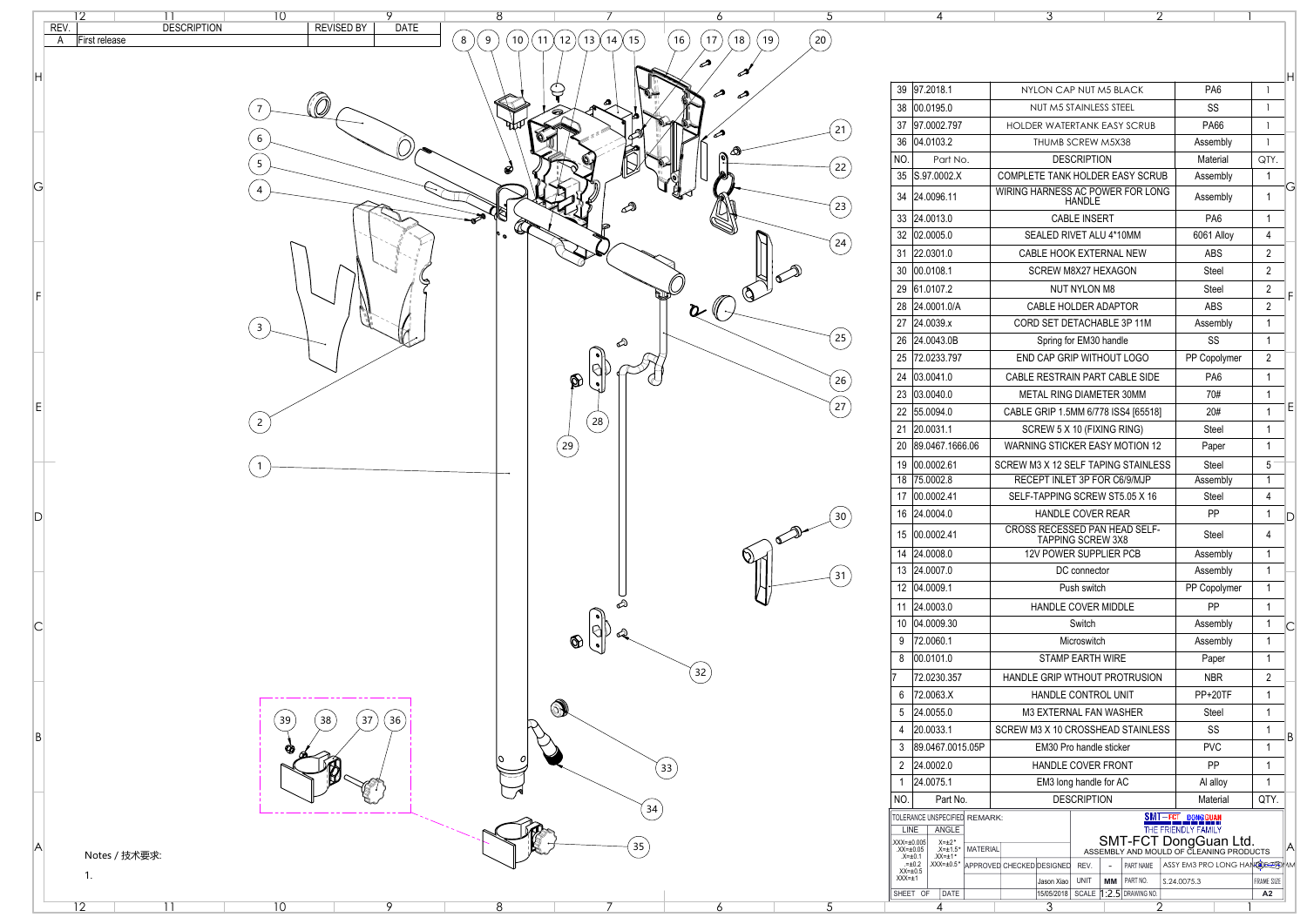|                | 10                                                                         | 8                                      |            | <sub>6</sub>           |                                                                                                                                            | ্ব                                                                                                                                                               |                                                              |                      |
|----------------|----------------------------------------------------------------------------|----------------------------------------|------------|------------------------|--------------------------------------------------------------------------------------------------------------------------------------------|------------------------------------------------------------------------------------------------------------------------------------------------------------------|--------------------------------------------------------------|----------------------|
|                | REV.<br><b>DESCRIPTION</b><br><b>REVISED BY</b><br>First release<br>$\sim$ | <b>DATE</b><br>Jason Xiao   07/19/2019 |            |                        |                                                                                                                                            |                                                                                                                                                                  |                                                              |                      |
|                |                                                                            |                                        |            |                        |                                                                                                                                            |                                                                                                                                                                  | Other surfaces $\sqrt[6.3]{ }$                               |                      |
|                |                                                                            |                                        | 6          |                        |                                                                                                                                            |                                                                                                                                                                  |                                                              |                      |
|                |                                                                            |                                        |            |                        |                                                                                                                                            |                                                                                                                                                                  |                                                              |                      |
|                |                                                                            |                                        |            |                        |                                                                                                                                            |                                                                                                                                                                  |                                                              |                      |
|                |                                                                            |                                        |            |                        |                                                                                                                                            |                                                                                                                                                                  |                                                              |                      |
|                |                                                                            |                                        |            |                        |                                                                                                                                            |                                                                                                                                                                  |                                                              |                      |
|                |                                                                            |                                        |            |                        |                                                                                                                                            |                                                                                                                                                                  |                                                              |                      |
|                |                                                                            |                                        |            |                        |                                                                                                                                            |                                                                                                                                                                  |                                                              |                      |
| G              |                                                                            |                                        |            |                        |                                                                                                                                            |                                                                                                                                                                  |                                                              |                      |
|                |                                                                            |                                        |            | 10                     |                                                                                                                                            |                                                                                                                                                                  |                                                              |                      |
|                |                                                                            |                                        |            |                        |                                                                                                                                            |                                                                                                                                                                  |                                                              |                      |
|                |                                                                            |                                        |            |                        |                                                                                                                                            |                                                                                                                                                                  |                                                              |                      |
|                |                                                                            |                                        |            |                        |                                                                                                                                            |                                                                                                                                                                  |                                                              |                      |
|                |                                                                            | 5                                      |            | P                      |                                                                                                                                            |                                                                                                                                                                  |                                                              |                      |
|                |                                                                            |                                        | a O        | 12                     |                                                                                                                                            |                                                                                                                                                                  |                                                              |                      |
|                |                                                                            | 4                                      |            |                        |                                                                                                                                            |                                                                                                                                                                  |                                                              |                      |
|                |                                                                            |                                        | O)         |                        |                                                                                                                                            |                                                                                                                                                                  |                                                              |                      |
|                |                                                                            |                                        |            | (13)                   |                                                                                                                                            |                                                                                                                                                                  |                                                              |                      |
|                |                                                                            | $\bigoplus$                            |            |                        |                                                                                                                                            |                                                                                                                                                                  |                                                              |                      |
|                |                                                                            | $\begin{bmatrix} 2 \end{bmatrix}$      |            |                        |                                                                                                                                            |                                                                                                                                                                  |                                                              |                      |
| $ \mathsf{E} $ |                                                                            |                                        | $\bigcirc$ |                        |                                                                                                                                            |                                                                                                                                                                  |                                                              |                      |
|                |                                                                            |                                        |            |                        |                                                                                                                                            |                                                                                                                                                                  |                                                              |                      |
|                |                                                                            |                                        |            |                        |                                                                                                                                            |                                                                                                                                                                  |                                                              |                      |
|                |                                                                            |                                        |            |                        |                                                                                                                                            |                                                                                                                                                                  |                                                              |                      |
|                |                                                                            |                                        |            |                        |                                                                                                                                            |                                                                                                                                                                  |                                                              |                      |
|                |                                                                            | $\overline{1}$                         |            | $\phi$                 |                                                                                                                                            |                                                                                                                                                                  |                                                              |                      |
| D              |                                                                            |                                        |            |                        |                                                                                                                                            |                                                                                                                                                                  |                                                              |                      |
|                |                                                                            |                                        |            |                        |                                                                                                                                            |                                                                                                                                                                  |                                                              |                      |
|                |                                                                            |                                        |            |                        |                                                                                                                                            |                                                                                                                                                                  |                                                              |                      |
|                |                                                                            |                                        |            |                        | 13 24.0013.0                                                                                                                               | <b>CABLE INSERT</b>                                                                                                                                              | PA <sub>6</sub>                                              | $\overline{1}$       |
|                |                                                                            |                                        |            |                        | 12 24.0096.10                                                                                                                              | Wiring for AC motor                                                                                                                                              | Assembly                                                     |                      |
|                |                                                                            |                                        |            |                        | 11 80.0000.36<br>10 24.0077.0                                                                                                              | GB/T 802.1 DOMED NUTS M6                                                                                                                                         | SS<br>Stainless steel                                        |                      |
| C              |                                                                            |                                        |            |                        | $9$ 24.0091.0                                                                                                                              | Tube clip sleeve<br>handle supporting pin                                                                                                                        | <b>Stainless steel</b>                                       | C                    |
|                |                                                                            |                                        |            |                        | 8 24.0092.0                                                                                                                                | Handle rubber sleeve                                                                                                                                             | EPDM                                                         |                      |
|                |                                                                            |                                        |            |                        | $\vert 00.0068.0 \vert$                                                                                                                    | GB_FASTENER_SCREWS_HSCP M5X5-N                                                                                                                                   | SS                                                           |                      |
|                |                                                                            |                                        |            |                        | $6$ 24.0076.0                                                                                                                              | Tube clip                                                                                                                                                        | 6061 Alloy                                                   |                      |
|                |                                                                            |                                        |            |                        | $5$ 24.0093.0                                                                                                                              | <b>EM3B FIXING PING</b>                                                                                                                                          | Stainless steel                                              |                      |
|                |                                                                            |                                        |            |                        | 4 24.0090.0                                                                                                                                | PLAIN WASHER ID13 x OD20 x T2                                                                                                                                    | Stainless steel 304                                          |                      |
| B              |                                                                            |                                        |            |                        | $3 \mid 00.0106.2$                                                                                                                         | WASHER 12X6X0.8MM STAINLESS STEEL                                                                                                                                | SS                                                           | B <br>$\overline{2}$ |
|                |                                                                            |                                        |            | H<br><b>PLA</b>        | 2 67.0171.1                                                                                                                                | GB/T70.1 M6X50                                                                                                                                                   | SS                                                           |                      |
|                |                                                                            |                                        |            | $\sharp$ (1)<br>$\cup$ | 24.0012.1A                                                                                                                                 | SUPPORT BRACKET HANDLE                                                                                                                                           | <b>Zinc Alloy</b>                                            | $\overline{1}$       |
|                | Notes / 技术要求:                                                              |                                        |            |                        | $\vert$ NO.<br>Part No.                                                                                                                    | <b>DESCRIPTION</b>                                                                                                                                               | Material                                                     | QTY.                 |
|                | 1.                                                                         |                                        |            |                        | TOLERANCE UNSPECIFIED REMARK:                                                                                                              |                                                                                                                                                                  | <b>SMT-FCT DONGGUAN</b><br>THE FRIENDLY FAMILY               |                      |
|                |                                                                            |                                        |            |                        | <b>LINE</b><br>ANGLE                                                                                                                       |                                                                                                                                                                  |                                                              |                      |
| A              |                                                                            |                                        |            |                        |                                                                                                                                            | <b>SMT-FCT DongGuan Ltd.</b><br>ASSEMBLY AND MOULD OF CLEANING PRODUCTS<br>$X=±2°$<br>$X=±1.5°$<br>$XX=±1.5°$<br>$XXX=±0.5°$<br>$APPROVED CHECKED DESIGNED REV.$ |                                                              | IA.                  |
|                |                                                                            |                                        |            |                        | $\begin{array}{ l } \text{XXX=±0.005} \\ \text{XX=±0.05} \\ \text{X=±0.1} \\ \text{.==0.2} \\ \text{XX=±0.5} \\ \text{XXX=±1} \end{array}$ | $\sim$                                                                                                                                                           | $\vert$ PART NAME $\vert$ ASSEMBLY PIVOT + FIX PIN FOREM; OP |                      |
|                |                                                                            |                                        |            |                        | SHEET OF DATE                                                                                                                              | $\vert$ MM $\vert$ Part No.<br>Jason Xiao   UNIT<br>18/01/2019 SCALE 1:2 DRAWING NO.                                                                             | $\vert$ S.24.0010.2                                          | FRAME SIZE<br>A2     |
|                | 10<br>$\overline{12}$                                                      | $8\phantom{1}$<br>$\circ$              |            | <sub>6</sub>           |                                                                                                                                            | $\overline{3}$<br>⌒                                                                                                                                              |                                                              |                      |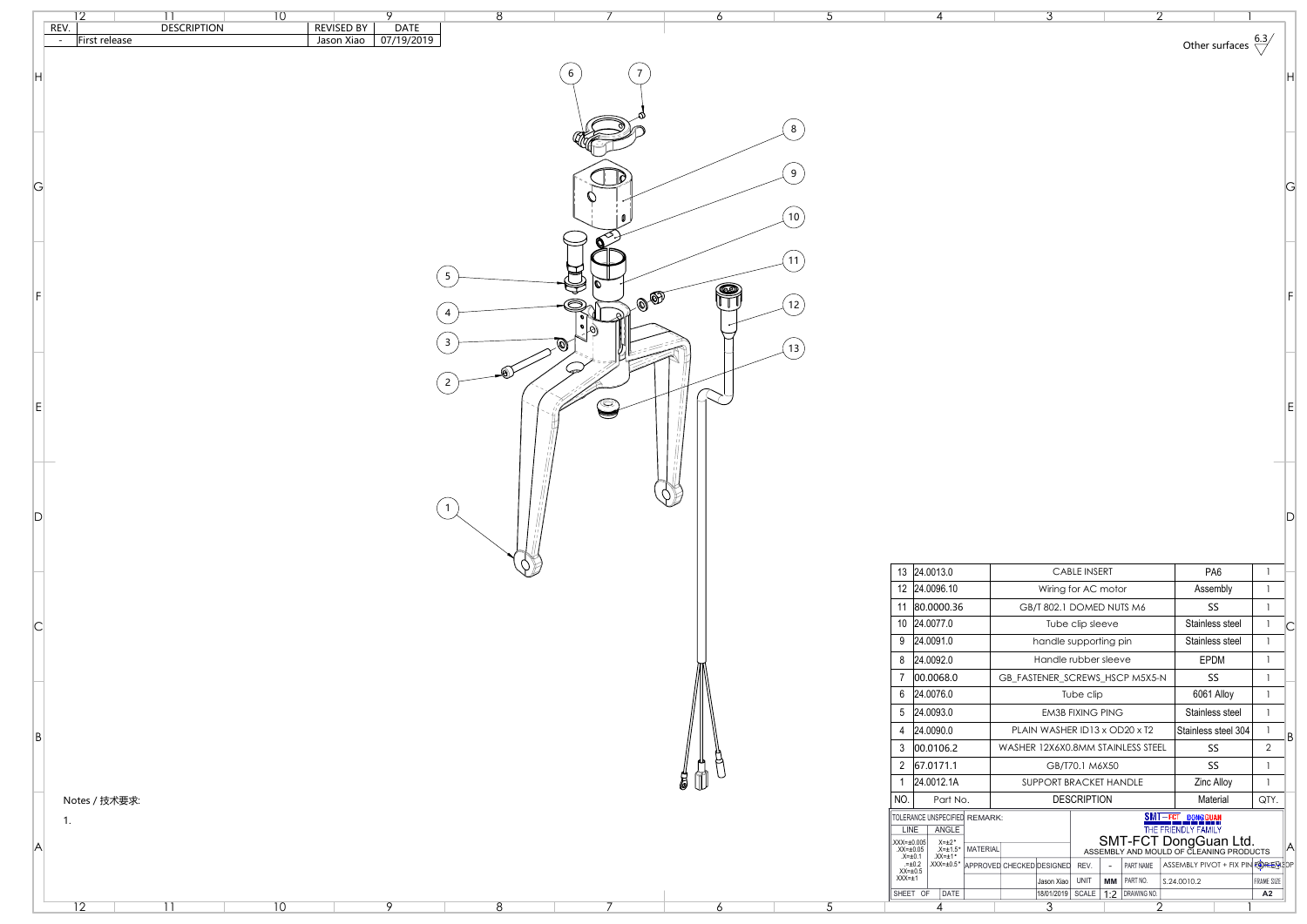| Other surfaces $\frac{0.1}{10.1}$ | 6.3/ |
|-----------------------------------|------|
|-----------------------------------|------|

|             | 4                                                                                                                                                                                              | 3                                                                 | 2                                                            |                                                                                                             |                                     |   |
|-------------|------------------------------------------------------------------------------------------------------------------------------------------------------------------------------------------------|-------------------------------------------------------------------|--------------------------------------------------------------|-------------------------------------------------------------------------------------------------------------|-------------------------------------|---|
|             |                                                                                                                                                                                                |                                                                   |                                                              | Other surfaces                                                                                              |                                     |   |
|             |                                                                                                                                                                                                |                                                                   |                                                              |                                                                                                             |                                     | Н |
| 57          | 20.0032.0                                                                                                                                                                                      | NUT M3 NYLON STAINLESS                                            |                                                              | SS                                                                                                          | $\overline{2}$                      |   |
| 56          | 24.0033.X                                                                                                                                                                                      | <b>RELAY EM3</b>                                                  |                                                              |                                                                                                             | 1                                   |   |
| 55          | 106.1111.19                                                                                                                                                                                    | M3X12 FLAT HEAD MACHINING SCREW                                   |                                                              | SS                                                                                                          | $\overline{2}$                      |   |
| 54<br>53    | 24.0032.0<br>24.0072.0                                                                                                                                                                         | <b>RELAY HOLDER PLATE</b><br>STAINLESS STEEL GASKET               |                                                              | SS                                                                                                          | 1<br>$\overline{2}$                 |   |
| 52          | 24.0071.0                                                                                                                                                                                      | CAPACITIVE WATERPROOF TREE RUBBER                                 |                                                              |                                                                                                             | 1                                   |   |
| <b>NO</b>   | Part No.                                                                                                                                                                                       | <b>DESCRIPTION</b>                                                |                                                              | Material                                                                                                    | QTY.                                |   |
| 51          | 55.0027.0                                                                                                                                                                                      | M8 X 16 SOCKET BUTTON HEAD SCREW GR 10.9                          |                                                              | 45# Steel                                                                                                   | 1                                   |   |
| 50          | 55.0028.0                                                                                                                                                                                      | M8 EXTERNAL FAN WASHER [71010]                                    |                                                              |                                                                                                             | 1                                   | Ğ |
| 49          | 24.0030.0                                                                                                                                                                                      | <b>DRIVER PLATE</b>                                               |                                                              | Q235A                                                                                                       | 1                                   |   |
| 48          | 24.0031.0                                                                                                                                                                                      | <b>DRIVER BLOCK</b>                                               |                                                              | 45# Steel                                                                                                   | 1                                   |   |
| 47<br>46    | 24.0028.0<br>24.0026.0                                                                                                                                                                         | CONNECTION PART DRIVER CONSTRUTION<br><b>BEARING 6006RS</b>       |                                                              | 45# Steel<br>Assembly                                                                                       | 1<br>$\mathbf{1}$                   |   |
| 45          | 24.0027.0                                                                                                                                                                                      | <b>HOLDER OF BEARING</b>                                          |                                                              | 45# Steel                                                                                                   | 1                                   |   |
| 44          | 24.0029.0                                                                                                                                                                                      | <b>WASHER BEARING</b>                                             |                                                              | 6061 Alloy                                                                                                  | 1                                   |   |
| 43          | 24.0025.0                                                                                                                                                                                      | <b>COUNTER SUNK SCREW M6X19</b>                                   |                                                              | 20#                                                                                                         | $\overline{2}$                      |   |
| NO.         | Part No.                                                                                                                                                                                       | <b>DESCRIPTION</b>                                                |                                                              | Material                                                                                                    | QTY.                                |   |
| 42          | 00.0121.2                                                                                                                                                                                      | SCREW M4X12 CROSSHEAD MACHINE STAINLESS                           |                                                              | SS                                                                                                          | 4                                   |   |
| 41          | 24.0034.0                                                                                                                                                                                      | <b>DRIVE DISK</b>                                                 |                                                              | PA6+15%GF                                                                                                   | 1                                   |   |
| NO.         | Part No.                                                                                                                                                                                       | <b>DESCRIPTION</b>                                                |                                                              | Material                                                                                                    | QTY.                                |   |
| 40<br>39    | 04.0048.0<br>72.0029.2/797                                                                                                                                                                     | <b>NUT M5 NYLON STAINLESS</b><br>WHITE CASTOR + BLUE BRACKET      |                                                              | Stainless steel 304<br>Material <not specified=""></not>                                                    | 1<br>1                              |   |
| 38          | 72.0027.3C                                                                                                                                                                                     | SHAFT TRANSPORT CASTOR [V3]                                       |                                                              | Stainless steel 304                                                                                         | $\mathbf 1$                         |   |
| NO.         | Part No.                                                                                                                                                                                       | <b>DESCRIPTION</b>                                                |                                                              | Material                                                                                                    | QTY.                                |   |
| 37          | 24.0064.0                                                                                                                                                                                      | <b>WHEEL BRACKET COVER LEFT</b>                                   |                                                              | Material <not specified=""></not>                                                                           | 1                                   |   |
| 36          | 24.0061.0                                                                                                                                                                                      | <b>WHEEL BRACKET LEFT</b>                                         |                                                              | Assembly                                                                                                    | 1                                   |   |
| NO.         | Part No.                                                                                                                                                                                       | <b>DESCRIPTION</b>                                                |                                                              | Material                                                                                                    | QTY.                                |   |
| 35          | 00.0106.1                                                                                                                                                                                      | GB FASTENER WASHER PWNA 4                                         |                                                              | SS                                                                                                          | 2                                   |   |
| 34<br>33    | 24.0062.0<br>24.0066.0                                                                                                                                                                         | SPRING 9X28.5MM WIRE DIAMTER 1MM<br><b>SPRING HOLDER</b>          |                                                              | Stainless steel 304<br>Stainless steel 304                                                                  | $\mathbf{1}$<br>$\mathbf{1}$        |   |
| 32          | 106.1111.22                                                                                                                                                                                    | M3X8 FLAT HEAD MACHINING SCREW                                    |                                                              | Stainless steel 304                                                                                         | $\mathbf 1$                         |   |
| 31          | 67.0181.0                                                                                                                                                                                      | <b>NUT M4 NYLON STAINLESS</b>                                     |                                                              | SS                                                                                                          | $\overline{2}$                      |   |
| 30          | 24.0065.0                                                                                                                                                                                      | WHEEL BRACKET COVER RIGHT                                         |                                                              | AL Alloy                                                                                                    | $\mathbf{1}$                        |   |
| 29          | 24.0014.4                                                                                                                                                                                      | SCREW M4X20, PAN HEAD, CROSS, STAINLESS                           |                                                              | SS                                                                                                          | 2                                   |   |
| 28          | 24.0059.0A                                                                                                                                                                                     | <b>WHEEL BRACKET BUSHING</b>                                      |                                                              | <b>POM</b>                                                                                                  | 1                                   |   |
| 27          | 24.0060.0A                                                                                                                                                                                     | <b>WHEEL BRACKET RIGHT</b>                                        |                                                              | Assembly                                                                                                    | $\mathbf 1$                         |   |
| NO.<br>26   | Part No.<br> S.24.0032.1                                                                                                                                                                       | <b>DESCRIPTION</b><br>ASSY RELAY HOLDER PLATE                     |                                                              | Material<br>Assembly                                                                                        | QTY.<br>1                           |   |
| 25          | 67.0181.0                                                                                                                                                                                      | M6 HEX NUT NYLON INSERT STAINLESS STEEL                           |                                                              | <b>SS</b>                                                                                                   | 1                                   |   |
| 24          | 24.0094.0                                                                                                                                                                                      | <b>EM3 FIXING PIN LOCKER</b>                                      |                                                              | Stainless steel                                                                                             | 1                                   |   |
| 23          | 00.0106.2                                                                                                                                                                                      | WASHER 12X6X0.8MM STAINLESS STEEL                                 |                                                              | SS                                                                                                          | 1                                   |   |
| 22          | 24.0013.0                                                                                                                                                                                      | <b>CABLE INSERT</b>                                               |                                                              | PA <sub>6</sub>                                                                                             | 1                                   |   |
| 21<br>20    | 24.0056.0<br>S.24.0064.0A                                                                                                                                                                      | <b>METAL POST</b><br>ASSY WHEEL BRACKET COVER LEFT                |                                                              | <b>Brass</b><br>Assembly                                                                                    | 1<br>1                              |   |
| 19          | 89.0467.0015.04P                                                                                                                                                                               | STICKER i-Scrub 30                                                |                                                              | <b>PVC</b>                                                                                                  | 1                                   |   |
| 18          | 24.0016.797                                                                                                                                                                                    | ROTO COVER [BLUE]                                                 |                                                              | <b>LHDPE</b>                                                                                                | 1                                   |   |
| 17          | S.72.0027.3                                                                                                                                                                                    | ASSY TRANSPORT CASTOR [V2]                                        |                                                              | Assembly                                                                                                    | $\overline{2}$                      |   |
| 16          | S.24.0065.0A                                                                                                                                                                                   | ASSY WHEEL BRACKET COVER LEFT                                     |                                                              | Assembly                                                                                                    | 1                                   |   |
| 15          | 24.0015.1C                                                                                                                                                                                     | <b>MOTOR HOUSING FOR WHEELS</b>                                   |                                                              | Zinc Alloy                                                                                                  | 1                                   |   |
| 14          | 24.0102.X                                                                                                                                                                                      | <b>PVC BUMPER FOR EM30</b>                                        |                                                              | <b>PVC</b>                                                                                                  | 1                                   |   |
| 13<br>12    | 24.0018.X<br>24.0019.0                                                                                                                                                                         | AC MOTOR 250W<br>HOLDER OF SHAFT SUPPORT BRACKET                  |                                                              | Assembly<br>Zinc Alloy                                                                                      | 1<br>2                              |   |
| 11          | 24.0020.0                                                                                                                                                                                      | SHAFT SUPPORT BRACKET                                             |                                                              | Stainless steel                                                                                             | 2                                   |   |
| 10          | 24.0021.0                                                                                                                                                                                      | WASHER OF SHAFT SUPPORT BRACKET                                   |                                                              | <b>POM</b>                                                                                                  | 2                                   |   |
| 9           | 24.0022.0                                                                                                                                                                                      | <b>PLASTIC BUSHING</b>                                            |                                                              | <b>POM</b>                                                                                                  | $\overline{2}$                      |   |
| 8           | 24.0023.0                                                                                                                                                                                      | SHIM PLASTIC                                                      |                                                              | <b>POM</b>                                                                                                  | 2                                   |   |
|             | 24.0023.1<br>25.0032.31                                                                                                                                                                        | <b>SHIM STEEL</b>                                                 |                                                              | Stainless steel                                                                                             | 2                                   |   |
| 7           |                                                                                                                                                                                                | PH SCREW M5 X 12 STAINLESS<br>WASHER M10 STEEL (DIM10XDIM28XT2.5) |                                                              | Stainless steel<br>Q235A                                                                                    | 8<br>1                              |   |
|             |                                                                                                                                                                                                |                                                                   |                                                              | SS                                                                                                          | 1                                   |   |
| 5           | 00.0109.2                                                                                                                                                                                      |                                                                   |                                                              |                                                                                                             | 3                                   |   |
| 3           | 25.0033.31<br>25.0032.3                                                                                                                                                                        | <b>SCREW M5 X 20 STAINLESS</b><br>PH SCREW M5 X 16 NYLOK          |                                                              | <b>Steel</b>                                                                                                |                                     |   |
| 6<br>4<br>2 | S.24.0030.0                                                                                                                                                                                    | <b>ASSY DRIVER PLATE</b>                                          |                                                              | Assembly                                                                                                    | 1                                   |   |
|             | S.24.0034.0                                                                                                                                                                                    | <b>ASSY DRIVE DISK</b>                                            |                                                              | Assembly                                                                                                    | 1                                   |   |
| 1           | Part No.                                                                                                                                                                                       | <b>DESCRIPTION</b>                                                |                                                              | Material                                                                                                    | QTY.                                |   |
| NO.         | TOLERANCE UNSPECIFIED REMARK:<br><b>LINE</b><br>ANGLE<br>$X = \pm 2$ °<br>.XXX=±0.005<br>$X = \pm 1.5$ °<br>$XX = \pm 0.05$<br>$XX = \pm 1$ °<br>$X = ±0.1$<br>$. = ±0.2$<br>$XXX = \pm 0.5$ ° | MATERIAL Assembly                                                 |                                                              | SMT-FCT DONGGUAN<br>THE FRIENDLY FAMILY<br>SMT-FCT DongGuan Ltd.<br>ASSEMBLY AND MOULD OF CLEANING PRODUCTS |                                     |   |
|             | $XX = \pm 0.5$                                                                                                                                                                                 | APPROVED CHECKED DESIGNED                                         | REV.<br>PART NAME                                            | ASSY MOTOR HOUSING WHO WHEEL                                                                                |                                     | A |
|             | $XXX = ±1$<br>SHEET OF<br><b>DATE</b>                                                                                                                                                          | Jason Xiao<br>22/07/2019                                          | <b>UNIT</b><br>PART NO.<br>MМ<br>SCALE<br>DRAWING NO.<br>1:2 | S.24.0015.3/797A                                                                                            | <b>FRAME SIZE</b><br>A <sub>2</sub> |   |